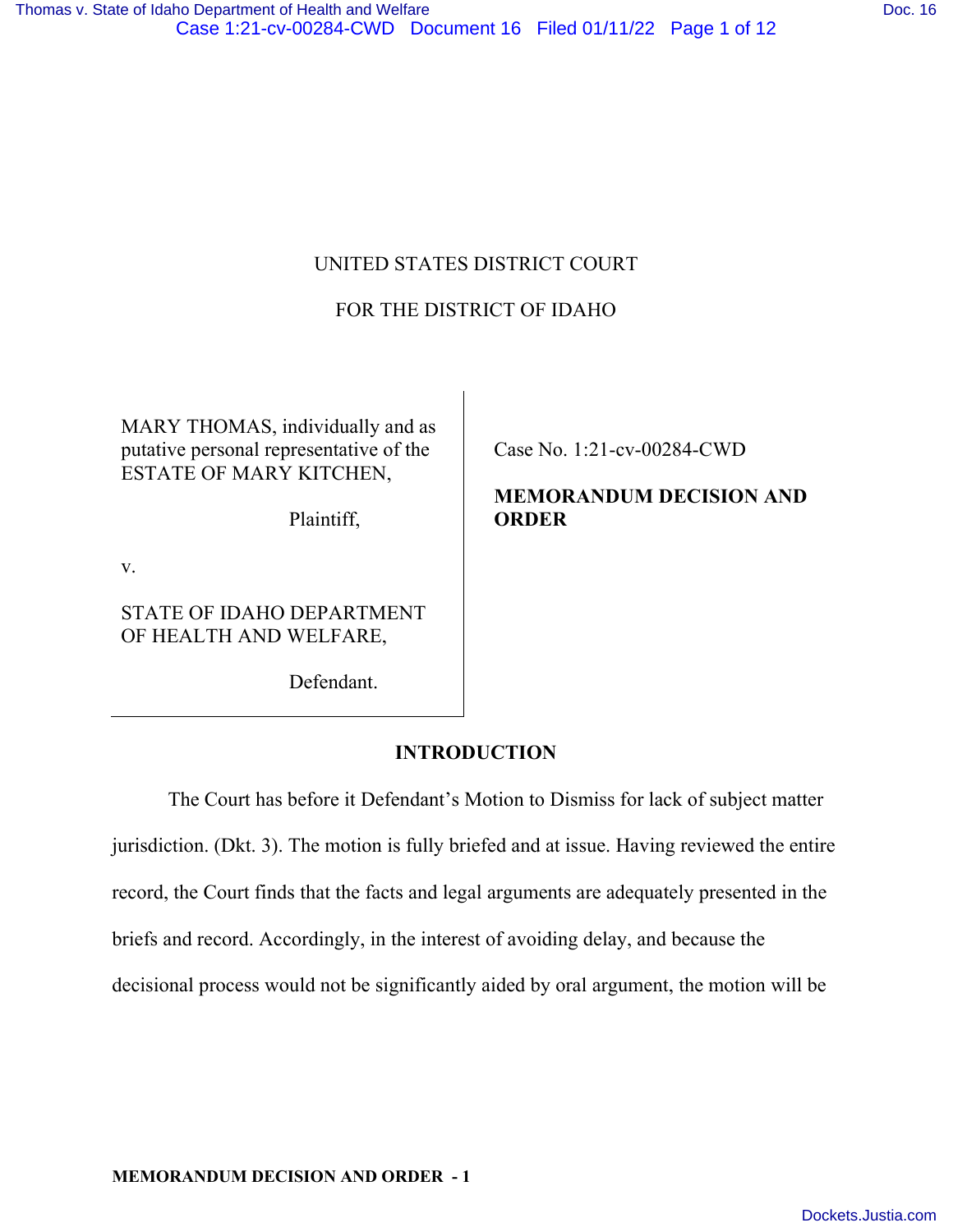#### Case 1:21-cv-00284-CWD Document 16 Filed 01/11/22 Page 2 of 12

decided on the record. Dist. Idaho L. Civ. Rule 7.1(d). For the reasons explained below, the Court will grant the motion.<sup>[1](#page-1-0)</sup>

# **FACTS**

 Mary Thomas brings this action on behalf of herself and the Estate of Mary Kitchen, Thomas' mother. Thomas challenges the State of Idaho Department of Health and Welfare's (IDHW) determination that the adult child caregiver exception to prohibited transfers under Idaho's Medicaid Asset Transfer Penalty does not apply to the Estate of Mary Kitchen. Specifically, Thomas contends the IDHW wrongfully concluded that the transfer of Kitchen's home to Thomas does not qualify for the exception.

Kitchen began receiving Medicaid benefits in 1997, including some in-home long term care benefits from November 2007 through June 2015, as well as other benefits until her death on February 21, 2019. In 2011, Thomas moved into Kitchen's home and provided nursing level care for her mother until her mother's passing. In return for the care, Kitchen transferred her home to Thomas on August 8, 2017.

Following Kitchen's death, the IDHW filed a lien against the home. Thomas received notice of the lien and filed a request with the IDHW, as relevant here, to apply the adult child caregiver exception to the transfer of the home. (Dkt 1). On August 29, 2019, the IDHW denied Thomas' request, concluding: "[Thomas] did not provide nursing level care for at least two years prior to Mary Kitchen's application for benefits as required under IDAPA 16.03.05.841.04." (Dkt. 1, Ex. A.) Essentially, the IDHW

<span id="page-1-0"></span><sup>&</sup>lt;sup>1</sup> The parties have consented to proceed before a United States Magistrate Judge. (Dkt. 15.)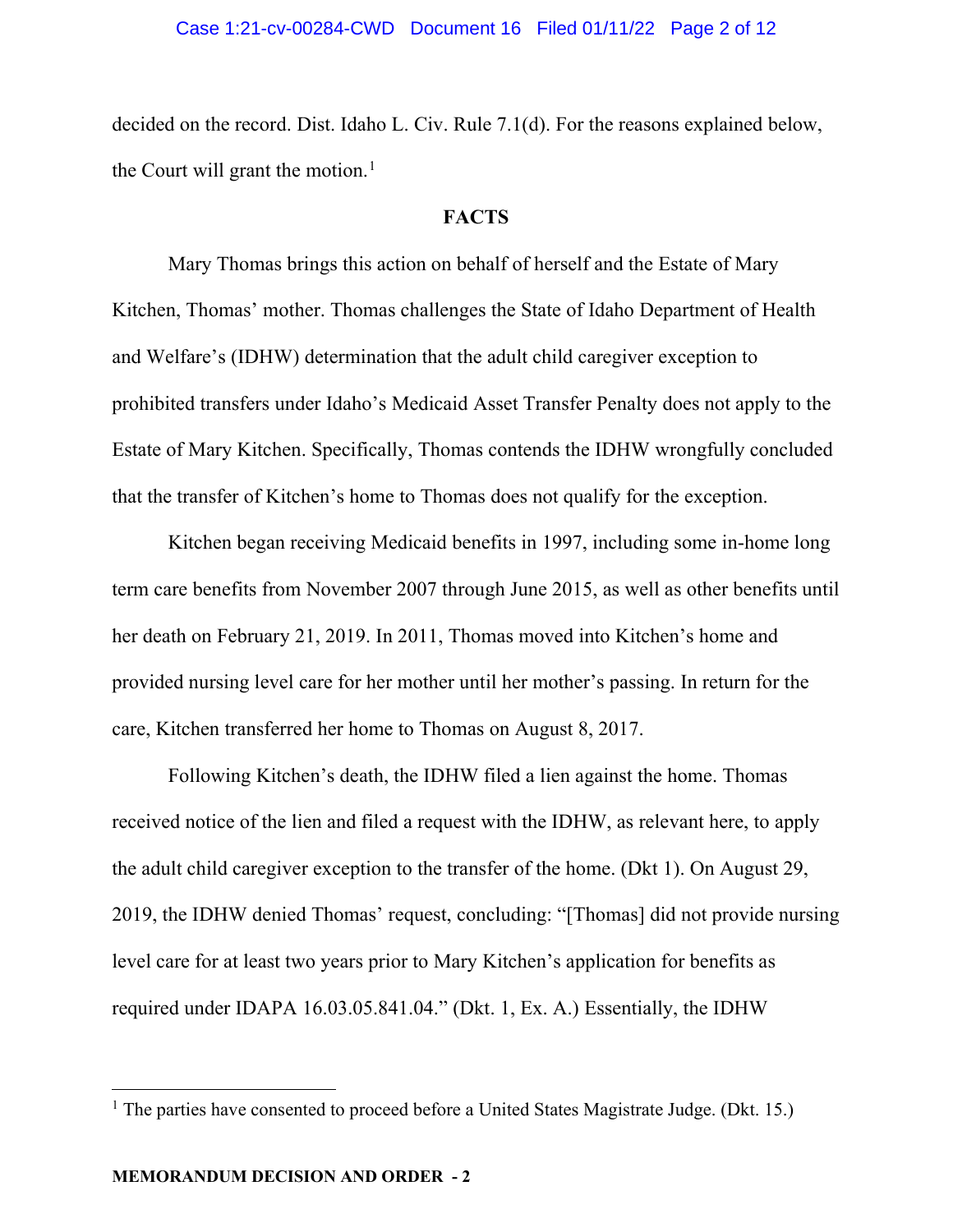#### Case 1:21-cv-00284-CWD Document 16 Filed 01/11/22 Page 3 of 12

concluded the exemption does not apply, because Thomas did not reside in the home and provide care for her mother for at least two years immediately before the month Kitchen started receiving long term care benefits. (Dkt. 1, Ex. A.) Instead, Thomas moved into Kitchen's home after Kitchen had already received some long term care benefits.

Thomas unsuccessfully sought administrative review of the IDHW's denial, as well as judicial review from the state district court. (Dkt. 1 at Ex. B, C, D, E.) Consequently, Thomas filed this lawsuit seeking declaratory and injunctive relief. (Dkt. 1.) Specifically, Thomas requests a declaration that: (1) the IDHW's conclusions are unreasonable and not consistent with the objectives of the Federal Medicaid program, contrary to 42 U.S.C. Section 1396a(a)(17)(A); (2) the IDHW's conclusions are contrary to clearly articulated federal public policy encouraging adult children to provide live-in care for an elderly disabled parent; (3) Thomas is entitled to relief under 42 U.S.C. Section  $1396p(c)(2)(A)(iv)$ ; and (4) the IDHW may not avoid the transfer of the residence to Thomas. (Dkt. 1 at ¶ 32.) Thomas also seeks an injunction prohibiting the IDHW from setting aside the transfer of the home or foreclosing on the lien against the residence. (Dkt. 1 at 7.)

On August 23, 2021, the IDHW filed the present motion to dismiss for lack of subject matter jurisdiction pursuant to Rule 12(b)(1) of the Federal Rules of Civil Procedure. (Dkt. 3.) The Court finds as follows.

## **LEGAL STANDARD**

"Federal courts are courts of limited jurisdiction" and may only hear cases as authorized by Article III of the United States Constitution and statutes enacted by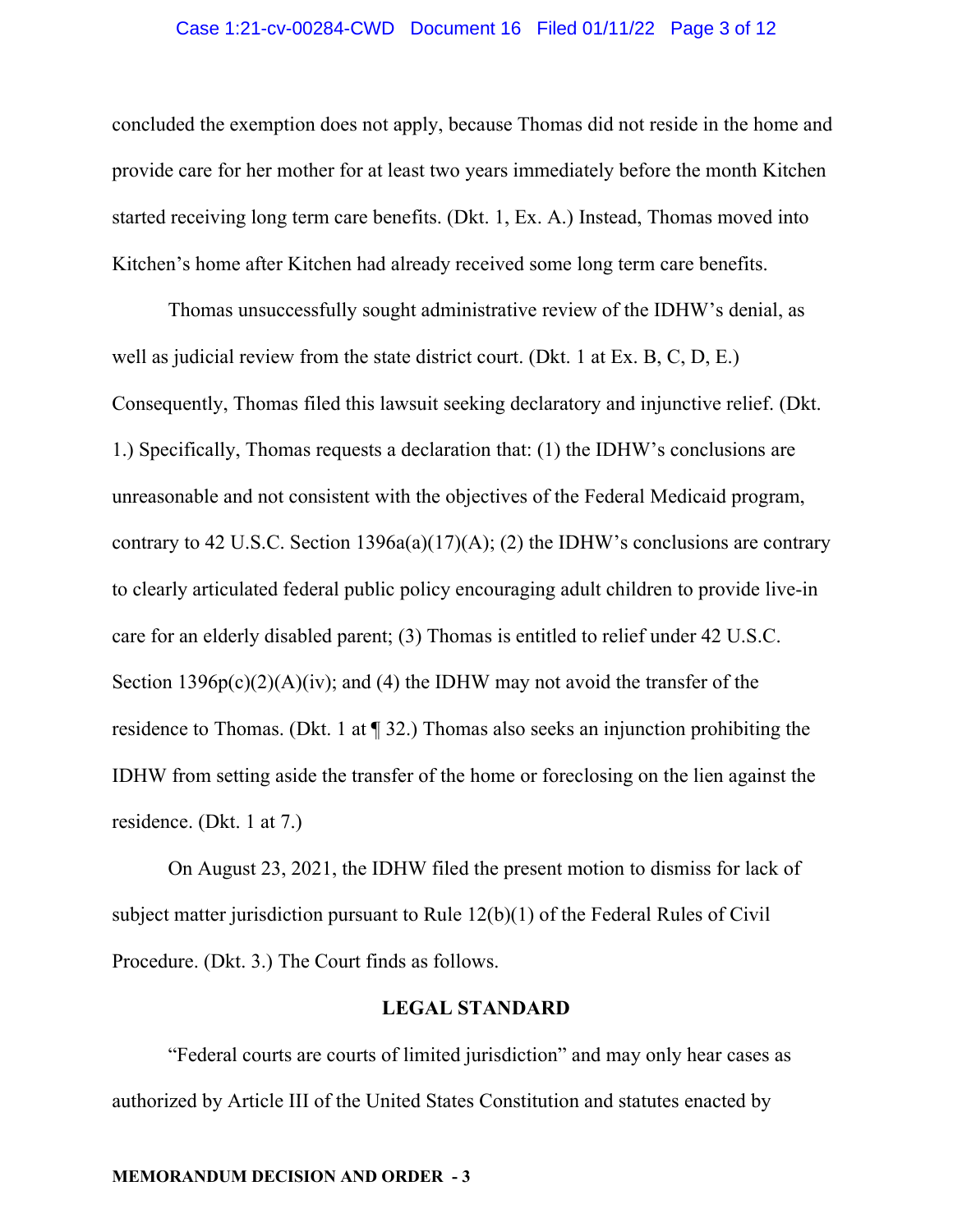#### Case 1:21-cv-00284-CWD Document 16 Filed 01/11/22 Page 4 of 12

Congress. *Kokkonen v. Guardian Life Ins. Co. of Am.*, 511 U.S. 375, 377 (1994). Thus, federal courts cannot consider claims for which they lack subject matter jurisdiction. *See Wang ex rel. United States v. FMC Corp.*, 975 F.2d 1412, 1415 (9th Cir. 1992). The party invoking the Court's jurisdiction bears the burden of proving that the case is properly in federal court. *McCauley v. Ford Motor Co.*, 264 F.3d 952, 957 (9th Cir. 2001).

Federal Rule of Civil Procedure 12(b)(1) governs challenges to subject matter jurisdiction. Fed. R. Civ. P. 12(b)(1). A Rule 12(b)(1) jurisdictional attack may be factual or facial. *See White v. Lee*, 227 F.3d 1214, 1242 (9th Cir. 2000).

In a factual attack, the challenger disputes the truth of the allegations that, by themselves, would otherwise invoke federal jurisdiction. *See Love v. United States*, 915 F.2d 1242, 1245 (9th Cir. 1989). When considering a factual attack, the Court "need not presume the truthfulness of the plaintiff's allegations" and "may look beyond the complaint to matters of public record without having to convert the motion into one for summary judgment." *White*, 227 F.3d at 1242.

In a facial attack, the challenging party asserts that the allegations contained in a complaint are insufficient on their face to invoke federal jurisdiction. *See Safe Air for Everyone v. Meyer*, 373 F.3d 1035, 1039 (9th Cir. 2004). When considering a "facial" attack, the Court must consider the allegations of the complaint to be true and construe them in the light most favorable to the plaintiff. *Love*, 915 F.2d at 1245. Here, Defendant raises a facial challenge. (Dkt. 3.) Accordingly, the Court will apply the standard applicable to a facial challenge below when analyzing Defendant's motion to dismiss.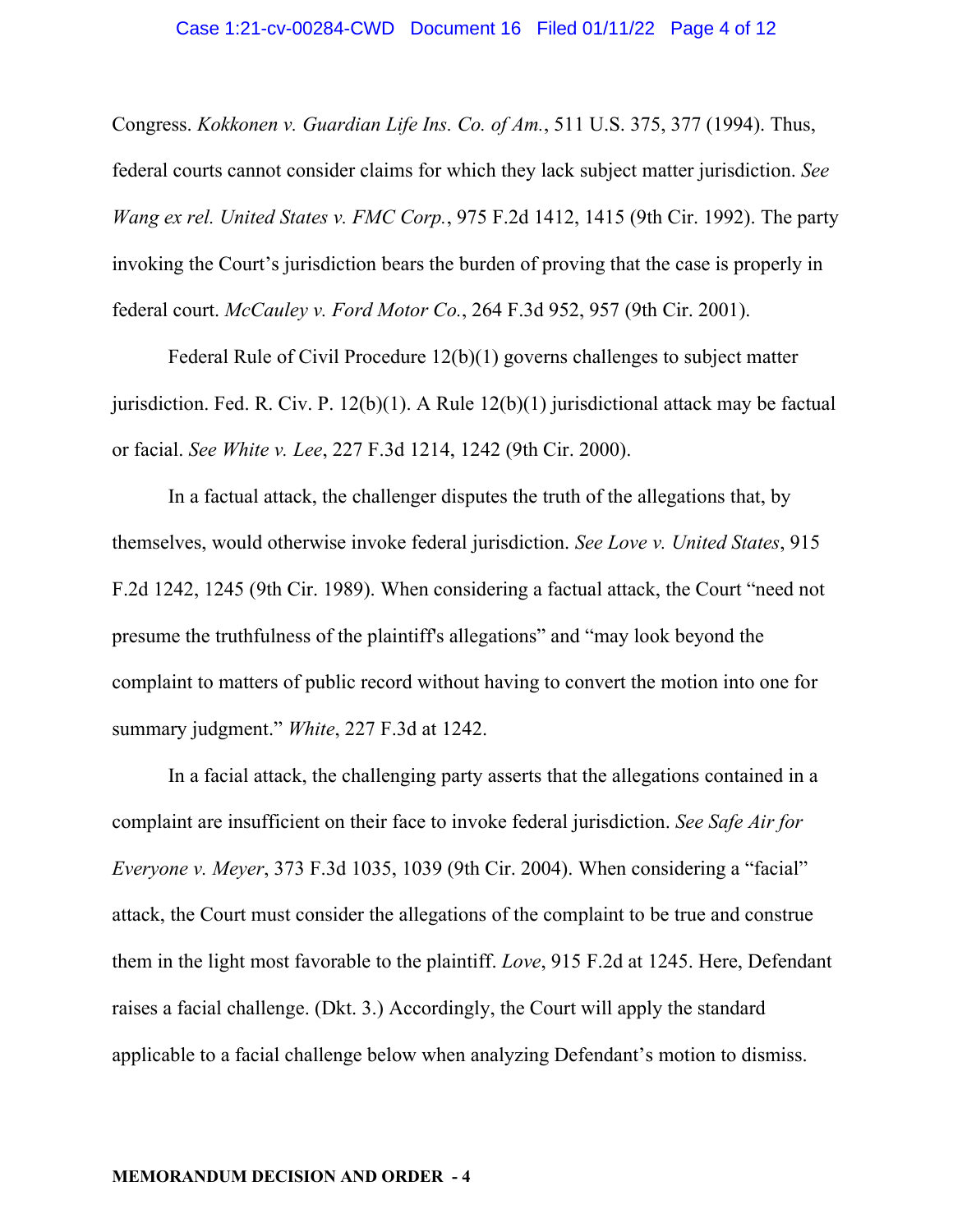## **ANALYSIS**

 The IDHW moves to dismiss the claims for lack of subject matter jurisdiction on two grounds: (1) the *Rooker-Feldman* doctrine; and (2) lack of a federal question. (Dkt. 3.) The Court will address each in turn.

## **1. The** *Rooker-Feldman* **Doctrine**

The *Rooker–Feldman* doctrine is an expression of federalism principles recognizing that a plaintiff cannot appeal to a federal district court when his or her claims have been dismissed by a state court. *See Rooker v. Fidelity Trust Co*., 263 U.S. 413 (1923); *D.C. Court of Appeals v. Feldman*, 460 U.S. 462 (1983). Under the *Rooker– Feldman* doctrine, "federal district courts lack jurisdiction to exercise appellate review over final state court judgments." *Henrichs v. Valley View Dev.*, 474 F.3d 609, 613 (9th Cir. 2007); *Noel v. Hall*, 341 F.3d 1148, 1154–55 (9th Cir. 2003) ("[A] federal district court does not have subject matter jurisdiction to hear a direct appeal from the final judgment of a state court."). Indeed, district courts "must decline jurisdiction whenever they are 'in essence called upon to review a state court decision.'" *Doe & Assoc. Law Offices v. Napolitano*, 252 F.3d 1026, 1030 (9th Cir. 2001) (quoting *Feldman*, 460 U.S. at 482 n. 16)).

This jurisdictional bar applies to direct appeals from state court judgments, de facto appeals from state court judgments, and "any issue raised in the suit that is 'inextricably intertwined' with an issue resolved by the state court in its judicial decision." *Noel*, 341 F.3d at 1158; *Doe v. Mann*, 415 F.3d 1038, 1042 (9th Cir. 2005). The *Rooker-Feldman* doctrine applies to final state court orders and judgments as well as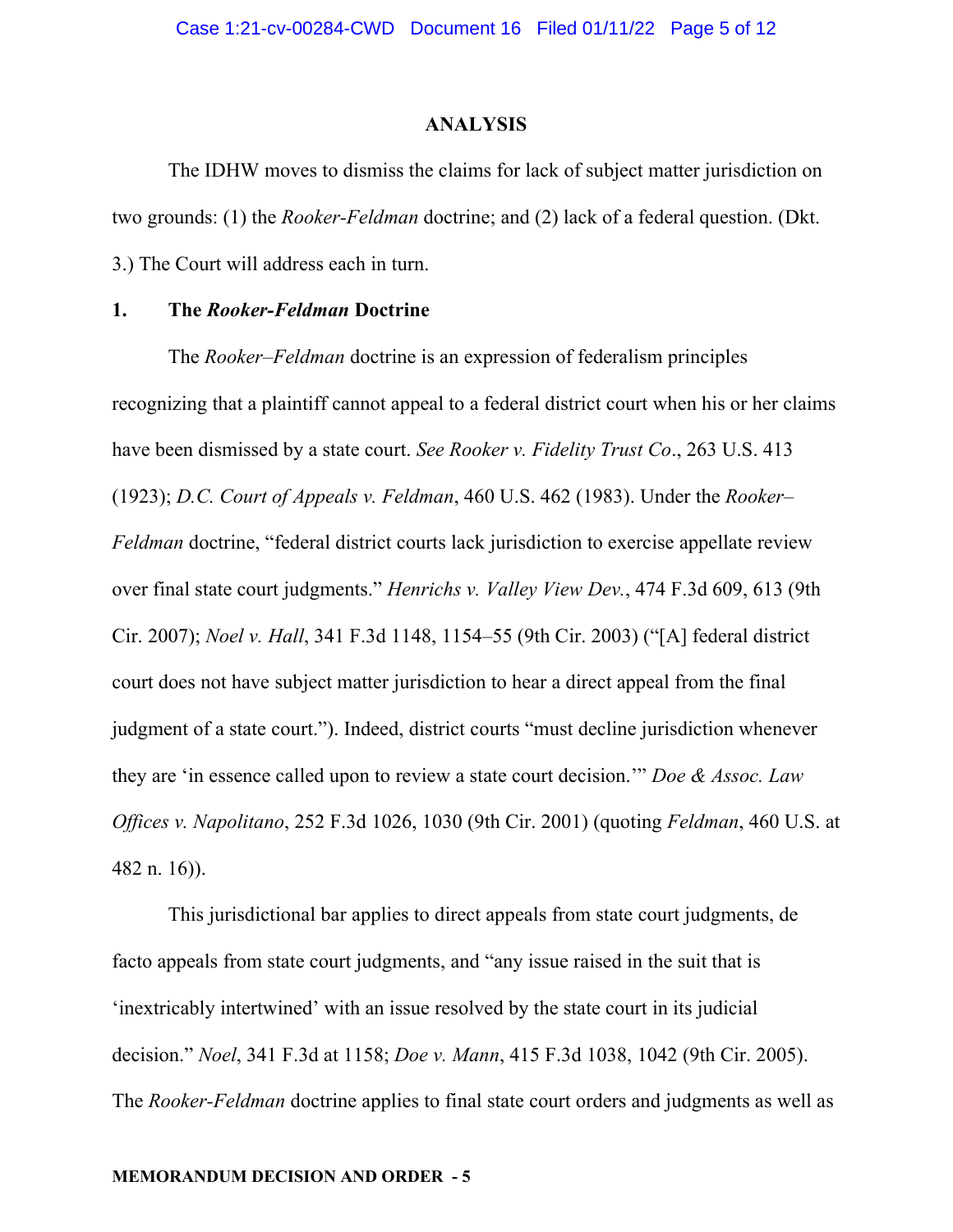#### Case 1:21-cv-00284-CWD Document 16 Filed 01/11/22 Page 6 of 12

interlocutory orders and non-final judgments issued by a state court. *Napolitano*, 252 F.3d at 1030.

On this motion, the IDHW argues the Court lacks subject matter jurisdiction to award the requested declaratory relief based on the *Rooker-Feldman* doctrine, because the claims in this lawsuit were decided by the IDHW and Idaho court. (Dkt. 3, 10.) Thomas, on the other hand, maintains the *Rooker-Feldman* doctrine does not apply, because: (1) no adverse final judgment has been entered against Thomas in the state court action; and (2) the *Rooker-Feldman* doctrine does not prevent the Court from determining the merits of Thomas' claim that she is entitled to protection under the federal public policy underlying the adult child caregiver exception. (Dkt. 8.)

Applied here, the Court finds that the *Rooker-Feldman* doctrine prohibits Thomas from utilizing the claims asserted in this case as a vehicle to appeal the earlier adverse rulings she received from the IDHW and the state court. Thomas couches her claims as arising under federal public policy and the federal Medicaid program. However, the declaratory and injunctive relief sought by Thomas seeks to have this Court conduct a de facto appellate review and overturn the unfavorable decisions reached by the IDHW and the state court.

The issue of whether Thomas is entitled to the adult caregiver exception has been litigated and decided by the IDHW and the Idaho court. The state court held:

Petitioner argues federal law provides a separate asset transfer penalty and a separate adult child caregiver exception. Petitioner argues the federal exception applies only to an individual who becomes institutionalized and is able to reside at home rather than in such an institution or facility.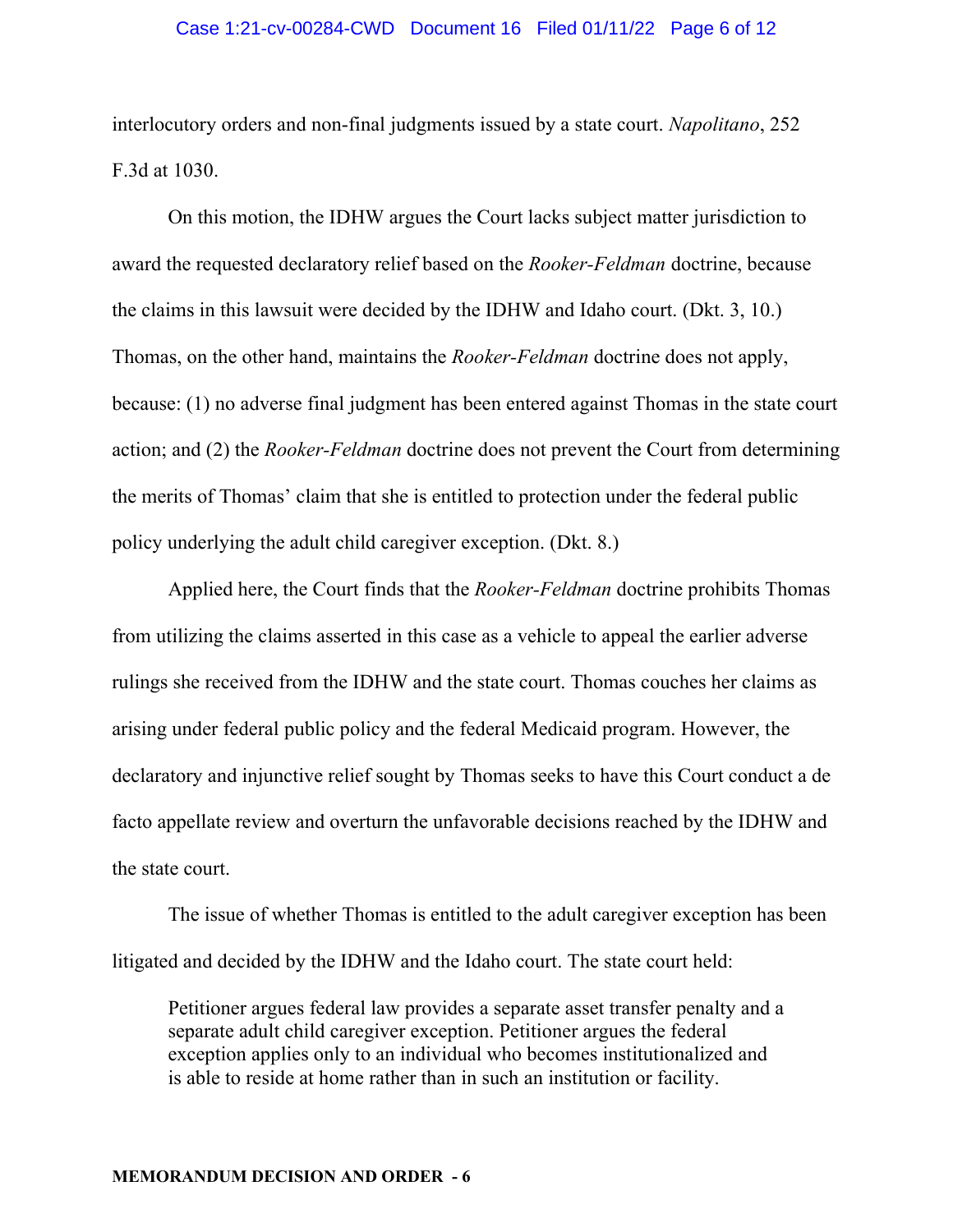Petitioner therefore contends IDHW regulation violates federal requirements.

Petitioner's argument fails based on the same analysis above. Once again, state Medicaid rules are derived from the federal requirements. Common sense may suggest the term "institutionalized" means only a person placed in some type of facility, but the arcane Federal Statutes ultimately define a person receiving HCBS to be an institutionalized individual for purposes of evaluating whether the penalty exception applies. These are principally the same federal statutes that are the subject of the multiple cross-references discussed above.

The Court therefore finds IDHW's denial of the exception does not violate federal law.

(Dkt. 1, Ex. E at 12.) The state court's decision is final for purposes of the *Rooker-*

*Feldman* doctrine. *Napolitano*, 252 F.3d at 1030. As such, the Court is without

jurisdiction to adjudicate Thomas' claims seeking to review and overturn the state court

decision. *Noel*, 341 F.3d at 1154–55. Further, the Court is without jurisdiction to award

Thomas any of the declaratory or injunctive relief requested in the Complaint, as doing so

would effectively overrule and undo the prior determinations that Thomas does not

qualify for the adult caregiver exception.

That the state court declined to address Thomas' federal public policy argument does not provide Thomas an avenue around the *Rooker-Feldman* doctrine in which to challenge the decisions of the IDHW and the state court. The doctrine is not limited to the claims actually decided by state courts, but also precludes review of issues that are inextricably intertwined.

The *Rooker-Feldman* jurisdictional bar applies to de facto appeals and "any issue raised in the suit that is 'inextricably intertwined' with an issue resolved by the state court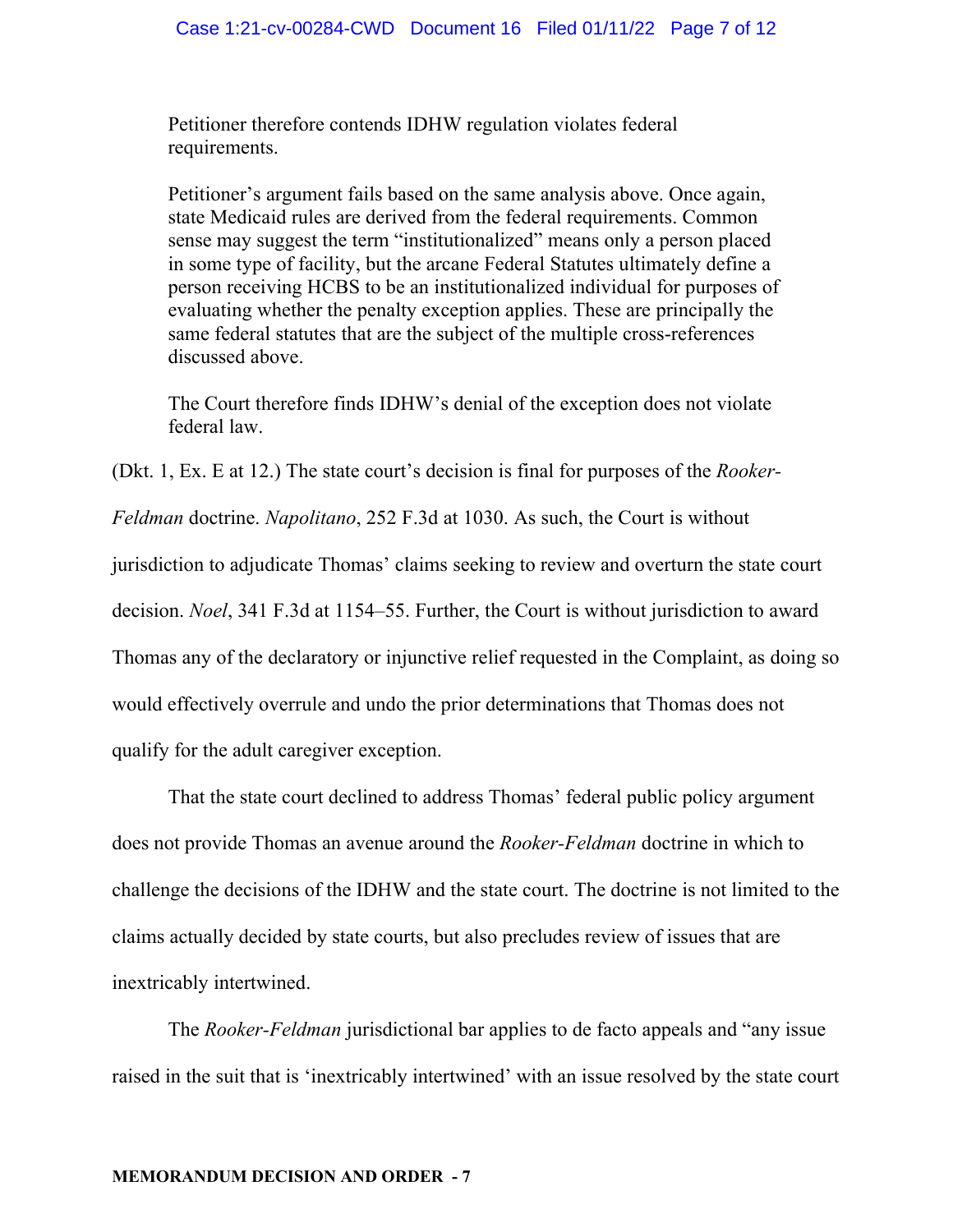#### Case 1:21-cv-00284-CWD Document 16 Filed 01/11/22 Page 8 of 12

in its judicial decision." *Noel*, 341 F.3d at 1158; *Doe*, 415 F.3d at 1042. "A federal action constitutes such a de facto appeal where 'claims raised in the federal court are 'inextricably intertwined' with the state court's decision such that the adjudication of the federal claims would undercut the state court or require the district court to interpret the application of state laws or procedural rules.'" *Reusser v. Wachovia Bank, N.A.*, 525 F.3d 855, 859 (9th Cir. 2008). Such is the case here.

Thomas' federal public policy claim essentially challenges and seeks to overturn the determinations made by the IDHW and state court that Thomas does not qualify for the adult child caregiver exception. As such, the claim is inextricably intertwined with the state court decision. Likewise, the declaratory and injunctive relief sought here would undercut the state court's determination. Thus, Thomas' federal public policy claim and requests for declaratory and injunctive relief are barred by the *Rooker-Feldman* doctrine.

If Thomas disagrees with the IDHW's and state court's decisions, the proper course of appellate review is through the Idaho state courts. Indeed, that is precisely the action taken by the applicant in the case relied on by Thomas. (Dkt. 8 at 3) (citing *Dahly v. Anderson*, 820 N.W.2d 719, 723-25 (N.D. 2012) (Applicant appealed the order of state department of human services determining applicant was ineligible for Medicaid benefits to the state supreme court.)). For these reasons, the Court finds it is without subject matter jurisdiction over the claims brought in this matter.

## **2. Federal Question Jurisdiction**

The IDHW next argues the Court is without jurisdiction to adjudicate Thomas' request for declaratory and injunctive relief prohibiting the IDHW from setting aside the

#### **MEMORANDUM DECISION AND ORDER - 8**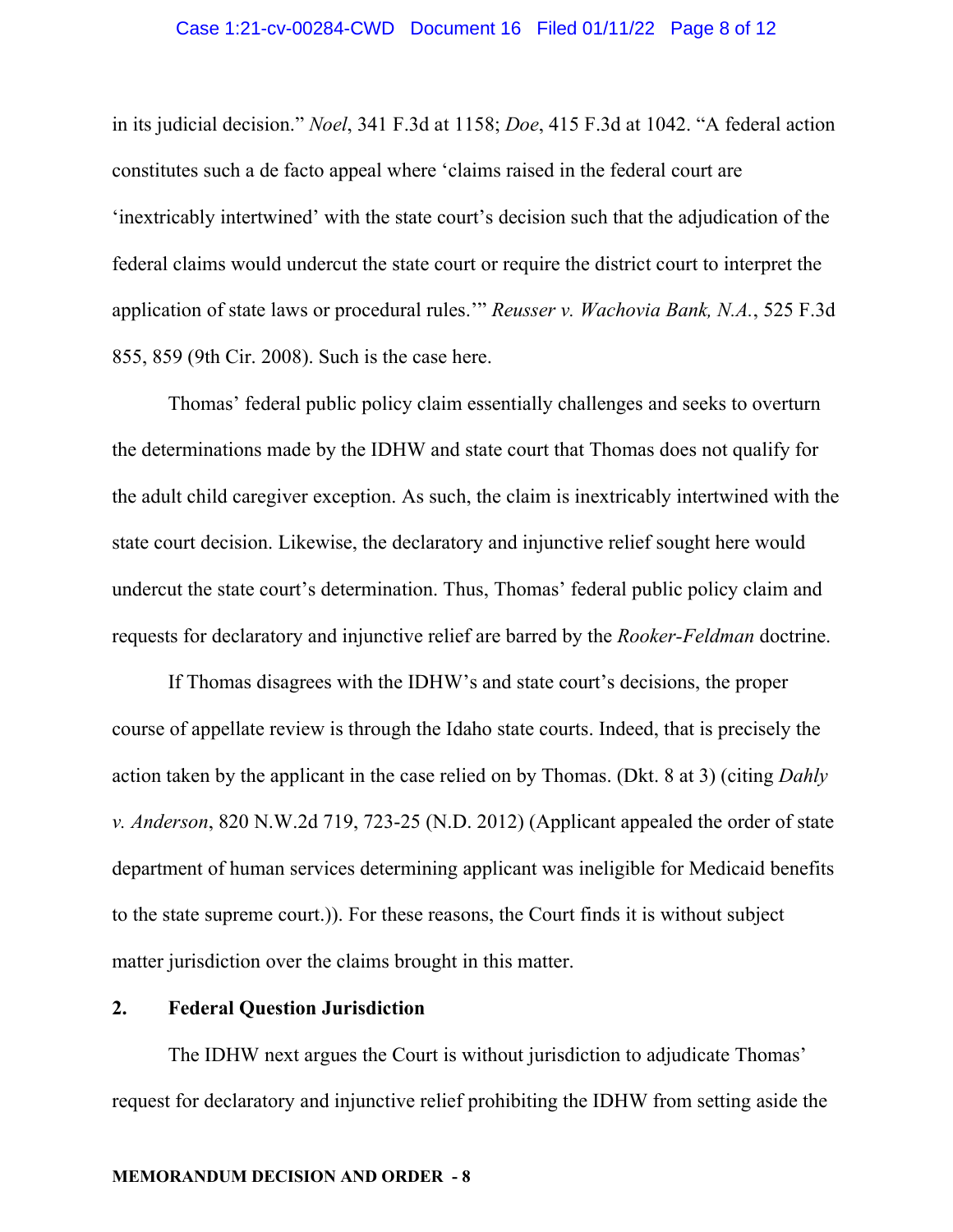#### Case 1:21-cv-00284-CWD Document 16 Filed 01/11/22 Page 9 of 12

transfer of the home or foreclosing on the lien, because the claim for relief fails to implicate a federal question. (Dkt. 3, 10.) Thomas's response brief does not specifically address the federal question argument. (Dkt. 8.) However, the Complaint asserts federal question jurisdiction under the laws of the United States pursuant to 28 U.S.C. Section 1331, and Thomas generally argues that she qualifies for and should be afforded relief under the federal Medicaid program. (Dkt. 1, 8.)

 As discussed above, Thomas' claim for declaratory and injunctive relief preventing the IDHW from setting aside the transfer of the home or foreclosing on the lien is precluded by the *Rooker-Feldman* doctrine. Additionally, the Court finds dismissal as to this particular claim is appropriate pursuant to *Younger* abstention.[2](#page-8-0)

 "*Younger* abstention is a jurisprudential doctrine rooted in overlapping principles of equity, comity, and federalism." *Arevalo v. Hennessy*, 882 F.3d 763, 765 (9th Cir. 2018) (quoting *San Jose Silicon Valley Chamber of Commerce Political Action Committee v. City of San Jose*, 546 F.3d 1087, 1091–92 (9th Cir. 2008) (abrogated on other grounds)). Under *Younger v. Harris*, federal courts must not unduly interfere with a pending state civil proceeding that implicates important state interests, absent certain exceptions. *See Logan v. U.S. Bank Nat'l Ass'n*, 722 F.3d 1163, 1167 (9th Cir. 2013) (discussing *Younger v. Harris*, 401 U.S. 37 (1971)).

<span id="page-8-0"></span><sup>2</sup> Although Defendant does not raise *Younger* abstention in its briefing on the motion, the Court may consider the propriety of *Younger* abstention sua sponte. *Adams v. W. Marine Prods., Inc.*, 958 F.3d 1216, 1223 (9th Cir. 2020).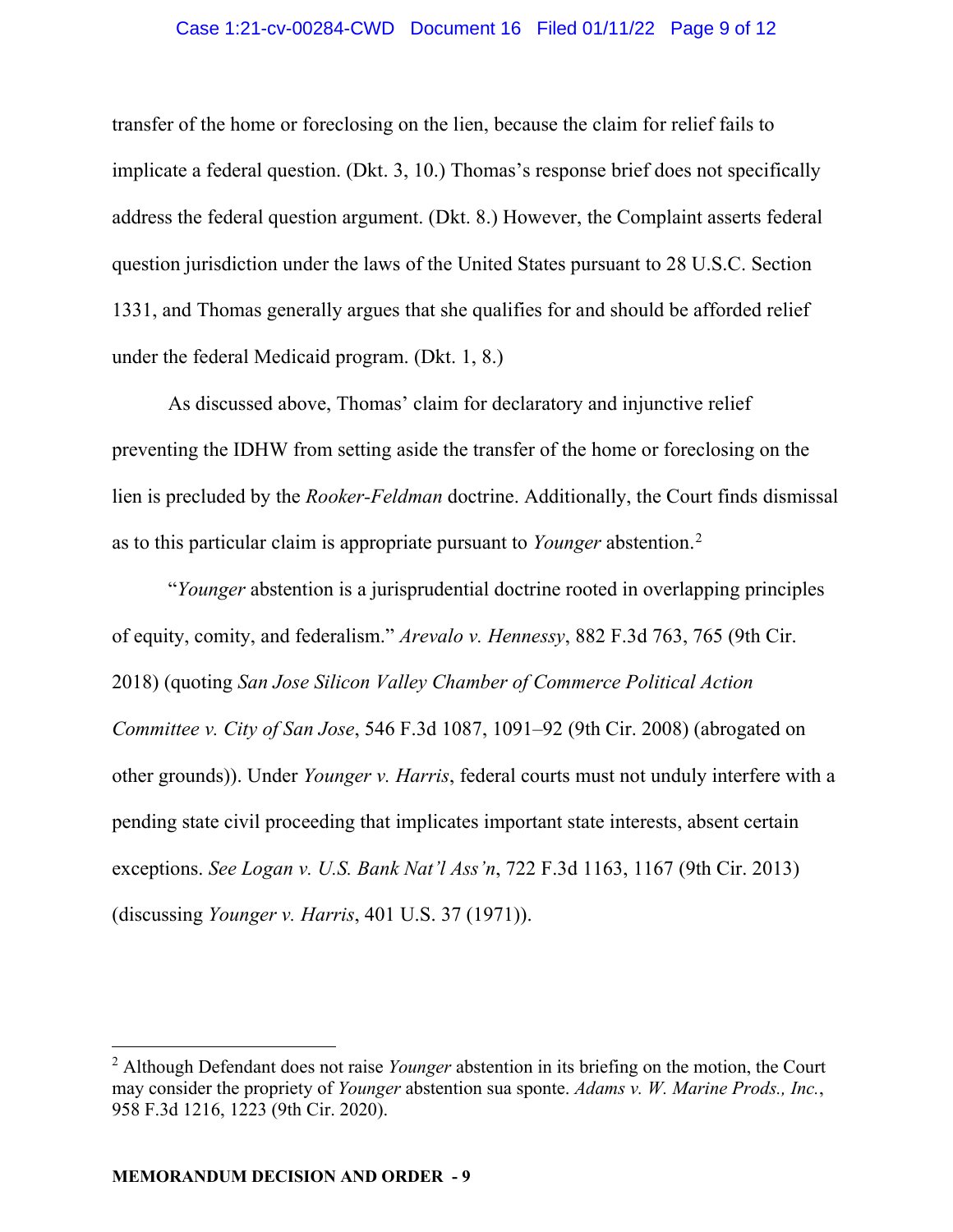#### Case 1:21-cv-00284-CWD Document 16 Filed 01/11/22 Page 10 of 12

Federal courts must abstain and dismiss a suit on the basis of *Younger* where: (1) state proceedings are ongoing, (2) important state interests are involved, (3) the state proceeding provides an adequate opportunity to raise federal questions, and (4) the federal action would enjoin the state proceeding or have the practical effect of doing so. *Logan*, 722 F.3d at 1167; *Arevalo*, 882 F.3d at 765. *Younger* principles apply to actions for declaratory relief. *Gilbertson v. Albright*, 381 F.3d 965, 968 (9th Cir. 2004) (en banc). Each of the *Younger* conditions are present here.

As to the first condition, defense counsel represents that the IDHW's cause of action to set aside the transfer of Kitchen's home that Thomas seeks to enjoin in this lawsuit "is filed in an Idaho court." (Dkt. 3 at 5.) If that is the case, the IDHW's set aside action is an ongoing state proceeding.<sup>[3](#page-9-0)</sup>

Second, important state interests are involved in the state proceeding. The IDHW's set aside action is brought pursuant to Idaho Code Section 56-218, which governs the recovery of certain publicly provided medical assistance. Thus, the state action involves Idaho's important interests of enforcing the requirements of its Medicaid program and recovering public medical assistance provided to a recipient under certain circumstances. *See e.g., Donaldson v. Lyon*, 2020 WL 4251341, at \*3 (E.D. Mich. July 24, 2020) ("As to the important state interest, although it could be argued that Medicaid involves a pervasive federal regulatory scheme, the Act confers broad discretion on the

<span id="page-9-0"></span> $3$  Alternatively, if the IDHW's action to set aside the transfer of the home has concluded, the *Rooker-Feldman* doctrine applies and prevents this Court from conducting a de facto appellate review of the state court decision in the IDHW's set aside action.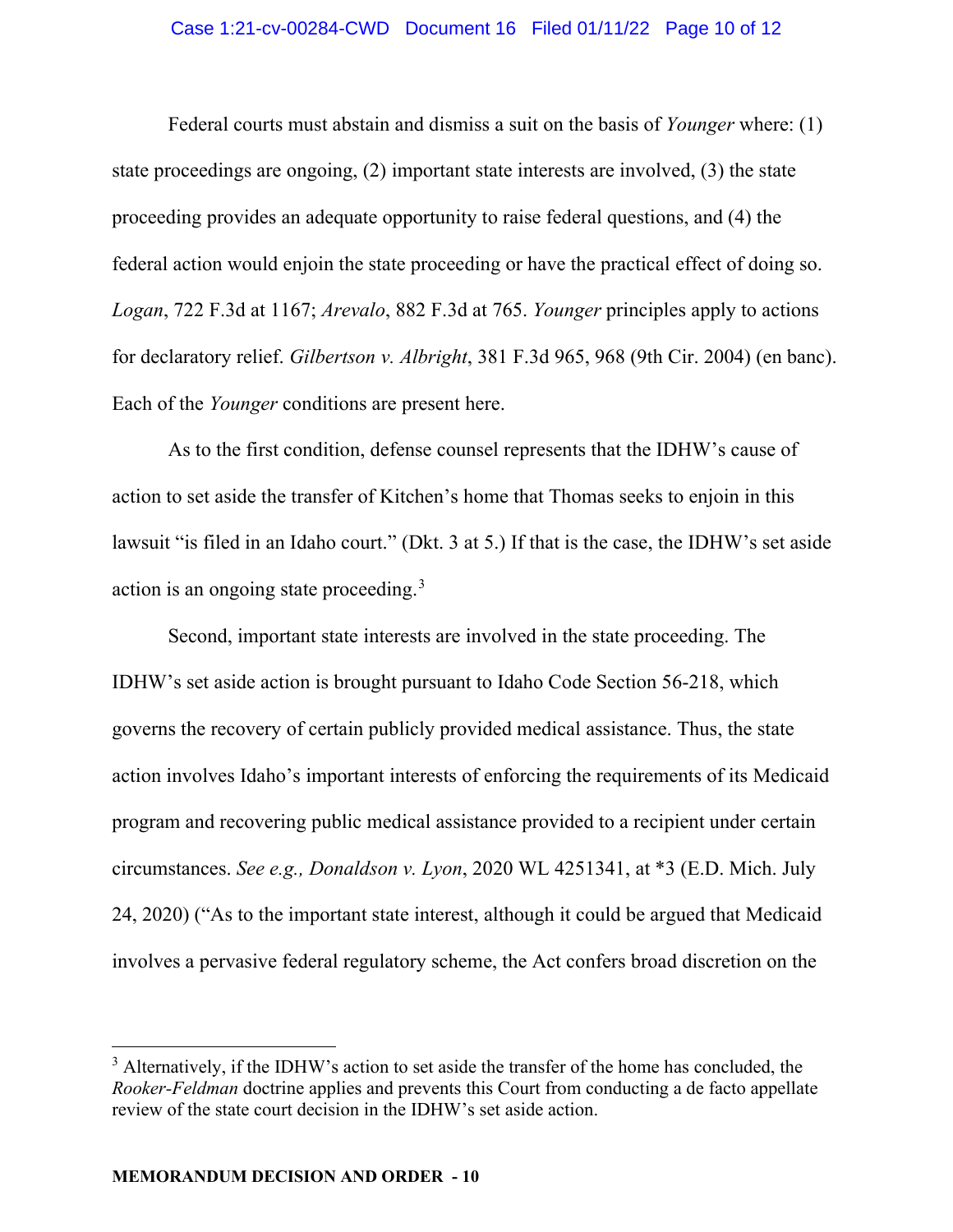#### Case 1:21-cv-00284-CWD Document 16 Filed 01/11/22 Page 11 of 12

States to adopt standards for determining the extent of medical assistance, requiring only that such standards be reasonable and consistent with the objectives of the Act. The State . . . determines eligibility for benefits and considers Medicaid a joint state and federal program.") (citations and marks omitted). Third, Thomas has an adequate opportunity to raise federal questions in the state proceeding. Finally, the relief sought by Thomas in this federal action expressly seeks to enjoin the state proceeding and preclude the IDHW from setting aside the transfer of the home.

Accordingly, the Court must abstain from considering Thomas' request to enjoin the IDHW's set aside action, as doing so would improperly interfere with a pending state civil proceeding. *Logan*, 722 F.3d at 1167. For this additional reason, the motion to dismiss will be granted on this claim.

# **CONCLUSION**

Based on the foregoing, the Court will grant the motion to dismiss. Under Rule 15(a), the court "should freely give leave [to amend a pleading] when justice so requires," Fed. R. Civ. P. 15(a)(2), bearing in mind "the underlying purpose of Rule 15 to facilitate decision on the merits, rather than on the pleadings or technicalities." *Lopez v. Smith*, 203 F.3d 1122, 1127 (9th Cir. 2000) (en banc) (ellipses omitted). Generally, a court should deny leave to amend only if allowing the amendment would be futile, would unduly prejudice the opposing party, would cause undue delay, or if the moving party has acted in bad faith. *Leadsinger, Inc. v. BMG Music Publ'g*, 512 F.3d 522, 532 (9th Cir. 2008).

#### **MEMORANDUM DECISION AND ORDER - 11**